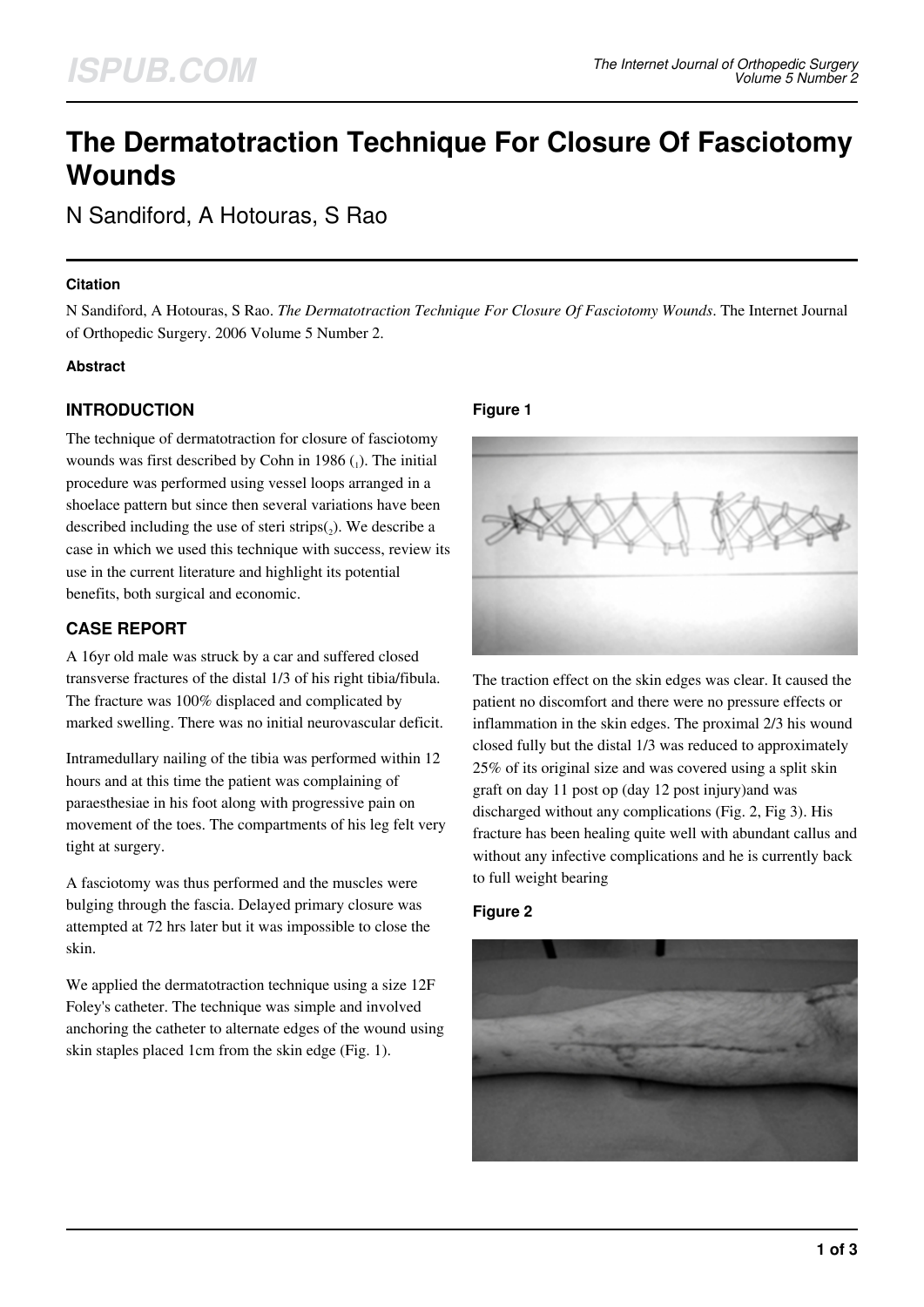#### **Figure 3**



#### **DISCUSSION**

In his initial description of the technique Cohn used vessel loops and advocated daily tightening. Since then numerous variations have evolved including applications of the vessel loops 48 hrs post op  $(Harris)(_2)$ , use of a large nylon suture $(_3)$ and various regimes for tightening these.

The technique is very simple, easy to learn and does not require sophisticated equipment and involves anchoring the tensioning material(vascular loops or, in this case, a Foley's catheter) to alternate sides of the wound (approximately 2-3 cm apart) keeping about 1cm from the edges (Fig. 1). The tension is then adjusted manually before the last anchoring staples are inserted.

Studies have shown this technique to be cost effective, decreases the need for skin grafts(and its associated morbidity and mortality) and achieves skin closure with acceptable aesthetic results $(_{4})$ 

This technique allows easy access to the wound for inspection and toilet with maximal patient comfort and tolerance. It has to be planned carefully however, as there are potential complications. We faced one such problem in that the areas of skin which the catheter was in contact with appeared blanched, showing early signs of pressure effects. This could possibly be negated by placing a sterile swab

along the wound edge under the rubber band as tension is increased. This acts as a protective cushion for the skin and could be a useful alteration to the technique for tight wounds.

Zorilla et al used this technique in 20 patients for primary wound closure on all limbs in patients ranging from 2-88 yrs. The wounds were cleaned daily and the vessel loops tightened at 48 hour intervals. He found that the average number of tightenings to closure was 4.5 and wounds were closed on average 8.8 days post operatively. All wounds were closed with sutures under local anaesthesia without need for skin grafting and complications were minimal.

Compared to other dermatotraction systems such as prepositioned intracutaneous sutures and the Marberger skin approximation system, the shoelace technique has been found to have superior results, fewer complications and was the superior method in terms of technical difficulty readily available materials.

In our patient a 12 Fr Foley's catheter was used instead of vessel loops. It was inserted 48 hrs post fasciotomy using a technique described by Brennan et al. and was tensioned at 48hrs. His wound closed 11 days post op with the help of a split skin graft. He suffered no complications.

#### **References**

1. Injury. 1993 Sep;24(8):565-6. Gradual closure of fasciotomy wounds using a vessel loop shoelace. Harris I. 2. Am J Surg. 2001 Oct;182(4):434. A simpler, less expensive technique for delayed primary closure of fasciotomies. Harrah J, Gates R, Carl J, Harrah JD. 3. Scand J Plast Reconstr Surg Hand Surg. 2000 Dec: 34(4): 315-20. Wound closure by dermatotraction after fasciotomy for acute compartment syndrome. Wiger P, Blomqvist G, Styf J. 4. Ann Plast Surg. 2000 Feb;44(2):225-9. The vessel loop shoelace technique for closure of fasciotomy wounds. Asgari MM, Spinelli HM.